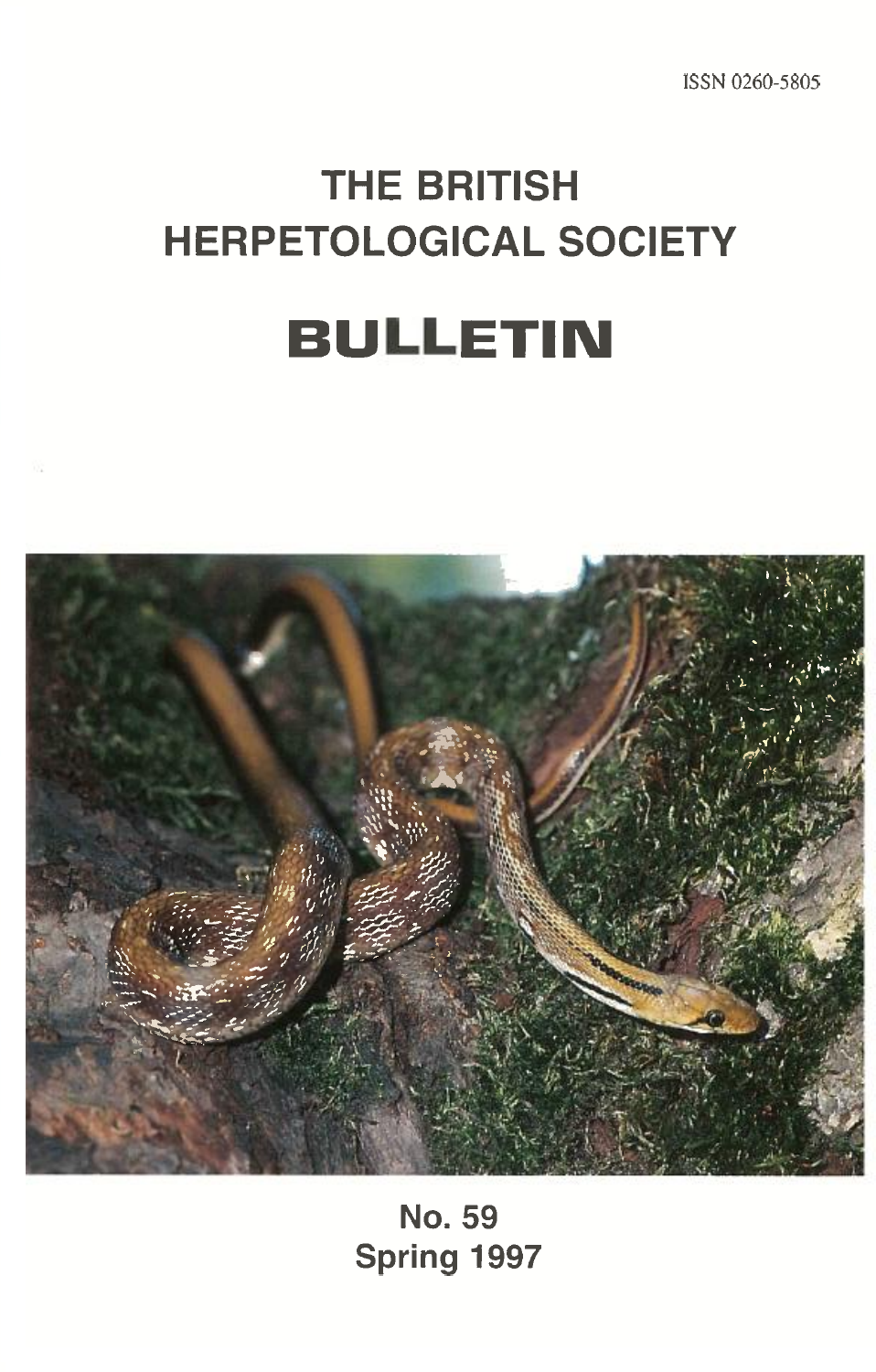### **NOTES ON THE BIOLOGY, KEEPING AND BREEDING OF**  *ELAPHE HELENA HELENA* **(Daudin, 1802)**

#### **PAUL M. KORNACKER**

#### *Locher Str. 18, D-53359 Rheinbach, Germany*

#### **INTRODUCTION**

**<sup>1</sup> The Indian Trinket Snake** *(Elaphe helena)* **is one of the numerous Elaphe-species found on the Asian continent and was first mentioned by Russell in 1796 (quote from Smith, 1943). In the German literature this snake was described for the first time by Schetty (1950). So this species has been well-known for almost 200 years, and has been given various names by the native population. The Sinhalese use the name** *"Mudu Karavala"*  **or** *"Kalu Kateya"; "Kattu pambu" is* **the name used by the Tamils.** 

#### **DESCRIPTION**

**Two subspecies of** *Elaphe helena* **are known, differing in colour** pattern and different **ventral count (Schulz, 1992).** 

#### *Elaphe helena helena* **(Daudin, 1802)**

**The ground colour of the body** is **dark to light brown; young snakes appear to be more of an ochre colour.** 

**They have two black dorsal stripes starting just behind the head, which gradually fade as they stretch towards the centre of the body and then change into spots which gradually fade over into unclear, shadowy markings (Front Cover). On each side of the head, there are two dorsolateral** stripes **which also change into** black **spots stretching right down to the Ventralia.** Directly behind the eyes, there **is a thin, downward-pointing diagonal stripe which, on some snakes, reaches right back to the Infralabialia. The heads of young and sub-adult snakes are often light olive in colour. On fully-grown snakes, there may also be a black stripe between the Parietalia.** 

**The dorsal scales have white edges and are evenly spaced. And so a pattern emerges which, especially on the young ones, can take the form of a zig-zag band. The rear of the body has no pattern but changes into a brown colour ending in a darker tone at the sides (Plate 1). The ventral side is creamy-white with no markings. Gohil (1983) reported the discovery of an albino in India.** 

#### **The pholidose ratio is as follows:**

**2 Praefrontalia; 10 or 11 Supralabialia, of which either the 5th and 6th or the 5th to 7th touch the edge of the eye. The Dorsalia show in the middle of the body a strong reduction from 27 to 23 rows. On the front part of the body, the dorsal scales are slightly keel-shaped. Ventralia: male 210-234, female 226-244; Subcaudalia: 79 to 100. The anal shield has no parting.** 

**Figure 1 shows the head pholidosis of the female, which was caught in** 1974 by the **author in Sri Lanka.**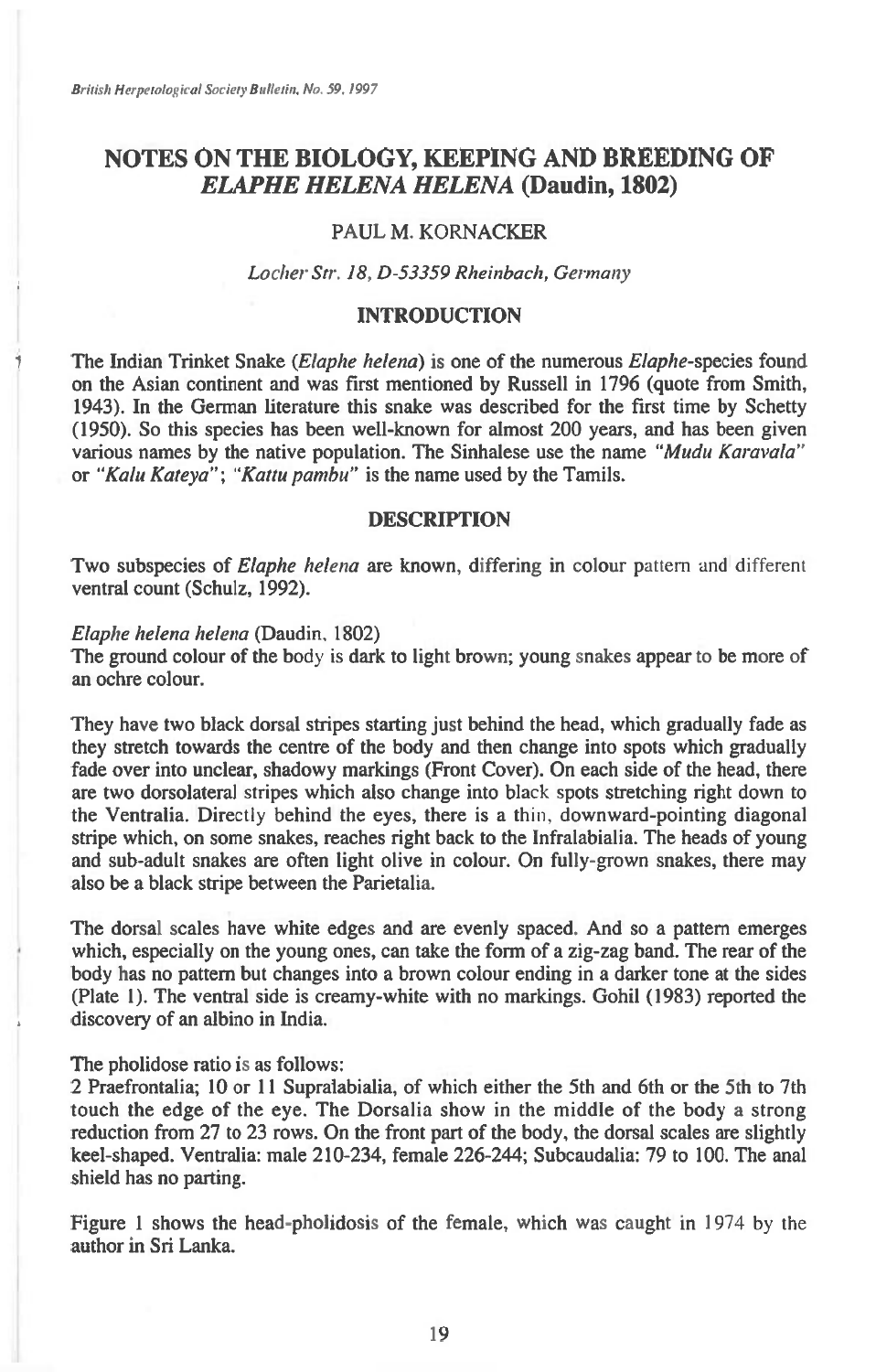

Fig. 1 - Head pholidosis and pattern of Elaphe helena, drawn by Uschi Euler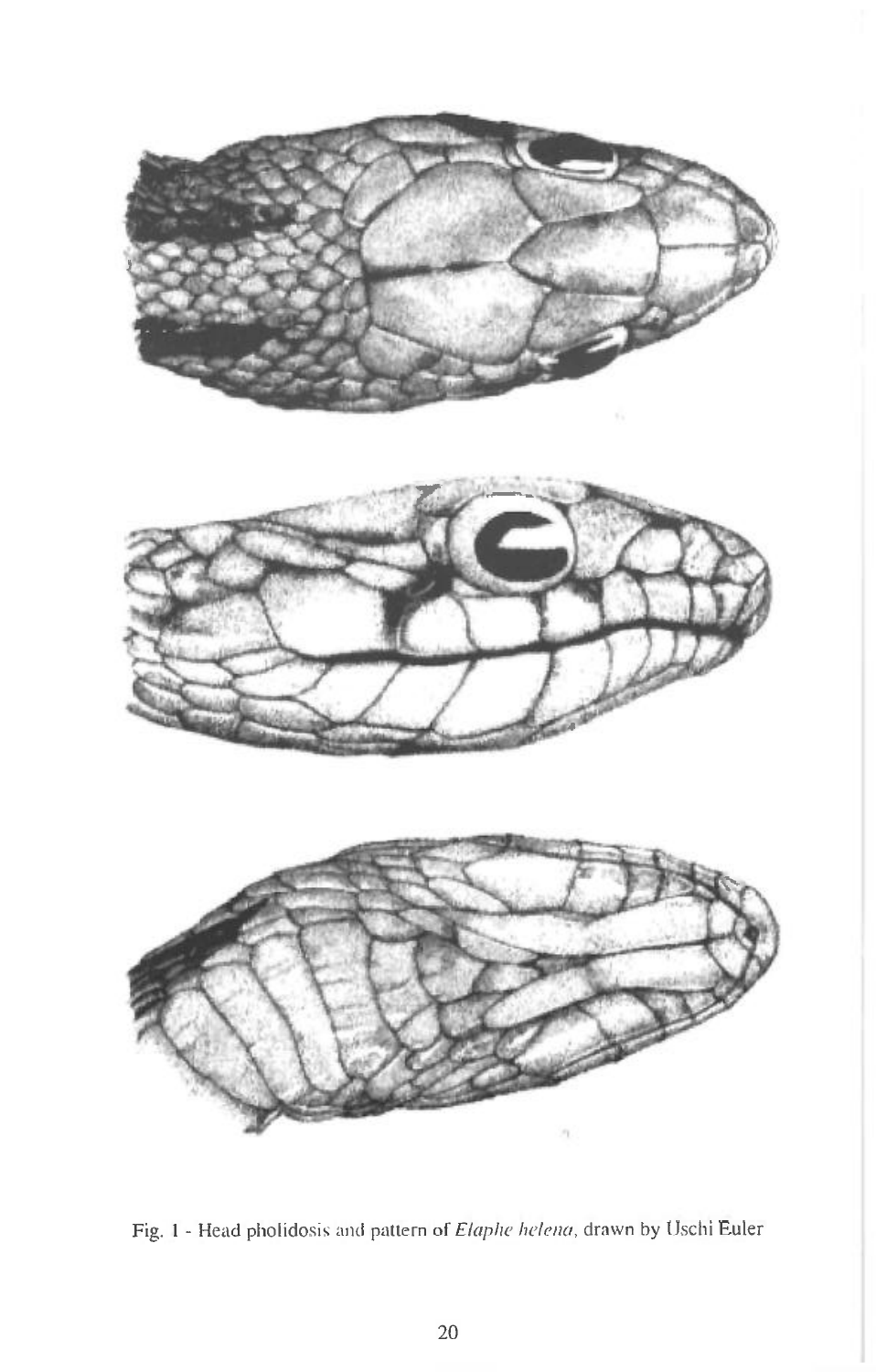#### *Elaphe helena monticollaris* (Schulz, 1992)

According to Smith (1943), the ringed variety has no longitudinal black stripes. Its characteristic mark is a black-edged white collar. Murthy & Chandrasekhar (1989) described snakes collected from the hills in Tamil Nadu, South India and give some remarks about the colour pattern of this subspecies. In the publications by Niehaus & Schulz (1987), one finds a very good colour chart from Wall (1913) on which one can clearly see the back markings. In Figure 4, a courtesy from Schulz (Schulz, 1992) the different colour patterns are easily seen. They consist of yellow or white ocelli with black edges, which are evenly spaced out across the longitudinal axis in chain-forming belts. The number of these small cross-bands vary between 21 and 23. Another distinctive character compared to the nominate form is the higher number of ventral scales.

The pholidose ratio is as follows:

2 Praefrontalia; 9, seldom 8, Supralabialia, of which the 5th and 6th touch the edge of the eye. The Dorsalia show in the middle of the body a mostly constant number of 25 rows, sometimes a reduction to 24 or 23. Ventralia: male 216-242, female 247-260; Subcaudalia: 75 to 101. The anal shield has no parting.

*E. helena* has a slim body, a slightly pointed head and a pointed tail. The tongue has a black septum and sometimes the mouth has a black mucous membrane.

The sex of adult animals, can easily be determined because of their marked sexual dimorphism. The female Indian Trinket Snake can grow up to 130 cm in length, whereas the male, which is much slighter, grows to less than 100 cm. The sexes also differ in the number of ventral scales.

#### **DISTRIBUTION**

*E. helena* is found in an area reaching from the Himalayas in the north, throughout the whole Indian Subcontinent down to Sri Lanka (Fig. 5). In India it is mostly found in the provinces of Assam, Kashmir, Sikkim and Madras. The nominate form is restricted to the plains and hilly country between sea-level and 900 m above sea-level. Only in Nepal does it reach altitudes of 1500 m (Schulz, 1992). *Elaphe h. monticollaris* lives in the hills mainly in the Western Ghats along the southwestern coast of India, between 600 and 2000 m above sea-level.

According to De Silva (1980) and A. De Silva (1990) *E. helena* is found all over the island of Sri Lanka. From the dry north (Jaffna), down to the humid south (Ratnapura) and from the east coast (Trincomalee) to the west coast (Colombo), living at altitudes ranging from sea-level to over 1500 m. In Sri Lanka they are mostly found at altitudes of about 500 m. The snake was observed by the author in Deltota, Gampola and Peradeniya (Central Province) as well as in Ruwanwella (Western Province), all of which are between 400 and 500 m above sea-level (Kornacker, 1988).

#### **ECOLOGY AND BIOLOGY**

All specimens found by the author were in a hot and humid lowland area differing in climate from all the other regions of the island by its yearly precipitation of over 2000 mm and an average temperature of 20°C. The results of some sporadic temperature measurements showed 21°C in the morning and 28°C in the late afternoon. The humidity fluctuated between 85% and 75%.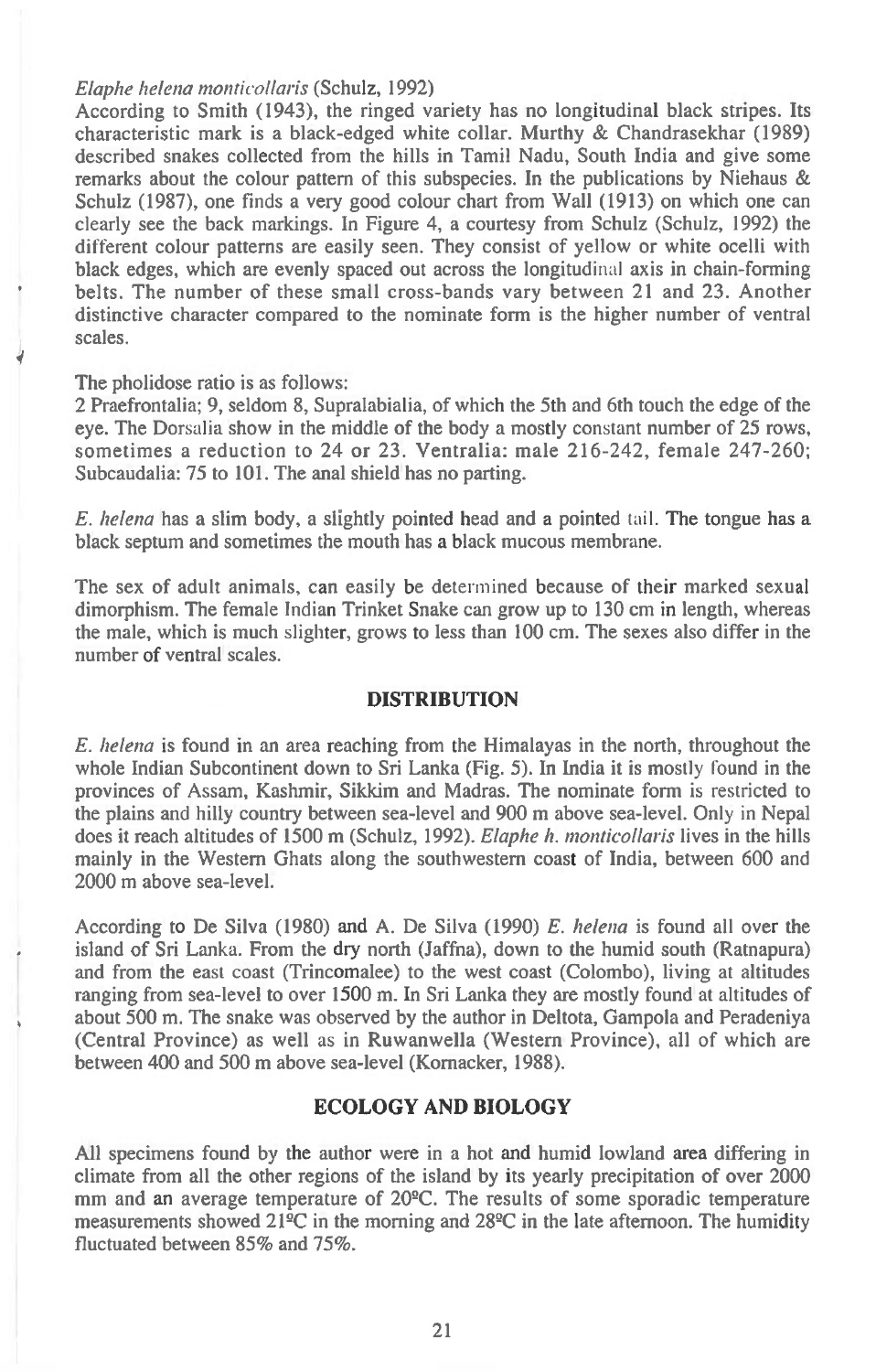

Fig. 2 - The distribution of *Elaphe helena* 

*E. helena is* an eurytope series, which means it colonises various biotopes. *E. helena* was mostly observed at the edge of the tropical rainforest, but also in a meadow clearing, in a rice field and close to a village. Its most active time is at dawn and during the night. During the day, it usually hides on the ground under stones, branches or bark or curled up in compact tree growth or bushes. As a semiarboricole species, the Indian Trinket Snake often climbs into bushes or low-lying branches. One specimen was found in a rubber plantation curled up in a latex-catching jar. The only young snake, found by chance, was observed on a dam in the middle of a rice field, from where it immediately escaped into the water. This also proves the oral communication from De Silva, who could only observe young snakes in the vicinity of standing water. Therefore, it is possible that the different *Rana-* and *Rhacophorus-species are* eaten for food. According to A. De Silva (oral communication), *E. helena* also hunts lizards, especially the young of *Calotes versicolor, Otocryptis wiegmanni* and *Mabuya carinata lanakae.* However, the main diet is small mammals.

Up to now, ophiophagy as described by Smith (1943), Deoras (1965) and other authors, could not be observed.

A vast selection of other snakes could be found in the same habitat, including *Ptyas mucosus, Lycodon aulicus, Dendrelaphis tristis, Vipera russelli* and *Naja naja,* which are all classed as eurytope species like *E. helena.* 

Of the endemic Ophidiofauna (39 of the 92 species are endemic), only *Xenochrophis asperrimus* and *Bungarus ceylonicus* could be found.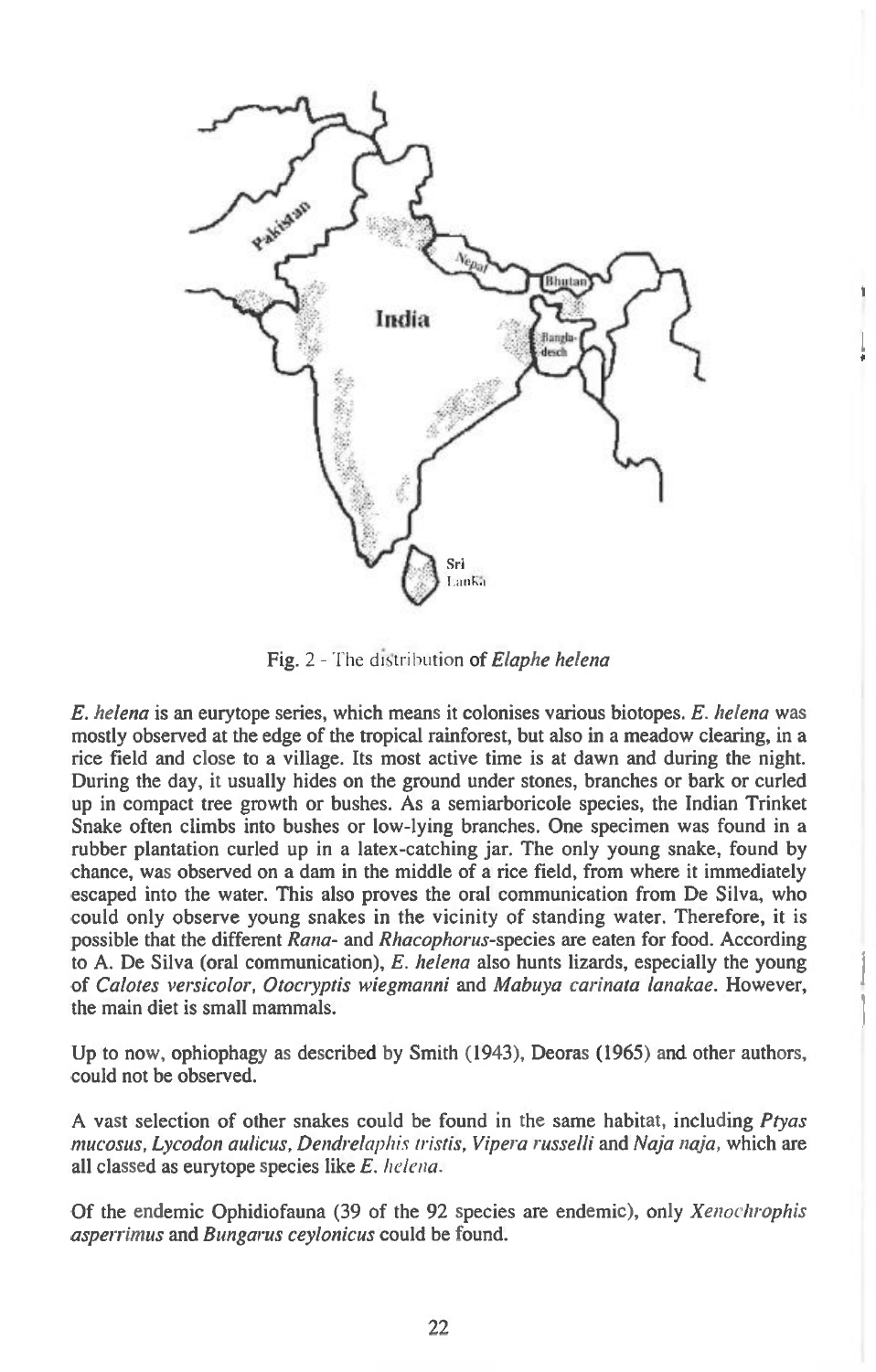Even though *E. helena is* a very calm and sociable species, its behaviour can suddenly change, if threatened with danger. If the distressed snake sees no way of escape, it will display a defensive behaviour similar to that of *Elaphe radiata* (Komacker, 1986, 1988 and Schulz, 1986). The front of the body is raised to stand erect and bent back in an >S< shape (Fig. 6). The sides of the neck flatten out and the mouth opens slightly. When it strikes, the snake attacks forward and bites hard.

Very little is known about the reproduction cycle of *E. helena* in the field. It is known that many factors play a role.

Knowledge of the exogenous parameters such as temperature, humidity, photoperiod, population density and behaviour can be very valuable for later keeping and successful breeding in the terrarium. *E. helena* appears to be capable of breeding at any time of the year. A. De Silva captured a pregnant female in September and found clusters of eggs in January, March and December, whilst H. De Silva reported eggs from March, June and September. All these dates were given by oral communication. Whitaker (1978) noticed the laying of eggs in the Snake Park in Madras (India) in February, August and December. As shown in Table 1, reproduction in a terrarium can happen over the whole year.

 $\begin{matrix} 0 \\ 0 \end{matrix}$ 

#### MAINTENANCE

The author has kept the subspecies *E. h. helena* since 1974, but a suitable pair first started breeding in 1981. In the following four years the snakes were separated, according to sex, into two terraria, similar in size and interior. They were only allowed to mix for a short period of time when breeding. Later, all the snakes were put into one terrarium where they are kept today. The terrarium [size 100 x 70 x 90 cm (length/width/height)] is laid out with a root, several different sized branches and various bromeliads, ferns and climbing plants (for example *Cissus discolor* or *Scindapsus pictus).* The soil, 10 cm deep, consists of a mixture of sand, earth and peat in a ratio of 1 : 1 : 1. *Ficus diversifolia, Pellionia repens* or *Pilea cardiere are* soil plants, which cover the bottom and give the snakes a good shelter. A three litre plastic bowl is used as a water basin. The simulation of day and night is achieved by using two lamps, each of 38 watts, and an automatic timer on a 12-hour cycle. 300 Lux are projected onto the soil and 2200 Lux onto the tops of the branches. No further heating is needed, as the room in which the terrarium is situated has a temperature of  $26^{\circ}C-28^{\circ}C$ . At night the temperature drops to about  $20^{\circ}$ C and could be dropped to about  $16^{\circ}$ C without causing any harm. Despite the relatively low humidity of 50%-70%, skin-shedding problems are very rare.

Feeding is done exclusively with laboratory mice. The bodysize of the mice has to be carefully controlled as the male snakes only dare to attack half-grown mice and flee from larger animals. The fully grown females, on the other hand, will eat mice of any size. The mice are killed in the *Elaphe* manner of constriction. Every 8 weeks they are given a multivitamin preparation which has been fed to their prey.

One specimen suffering from a lung infection was restored to health by using Tetra-Tablinen, a preparation manufactured by the firma Sanorania, Germany. Treatment took place over a period of 10 continuous days. The dose given on the first day was 100 mg/kg body weight and from the second to tenth day, 50 mg/kg. One side effect was the shedding of its skin 11 times that year! The snake was isolated in an almost sterile tank for several months. An infra-red lamp was used at the first signs of lung infection before starting the antibiotic treatment. A few drops of eucalyptus oil were added to the soil in the terrarium to help relieve the snake's breathing (Komacker, 1988).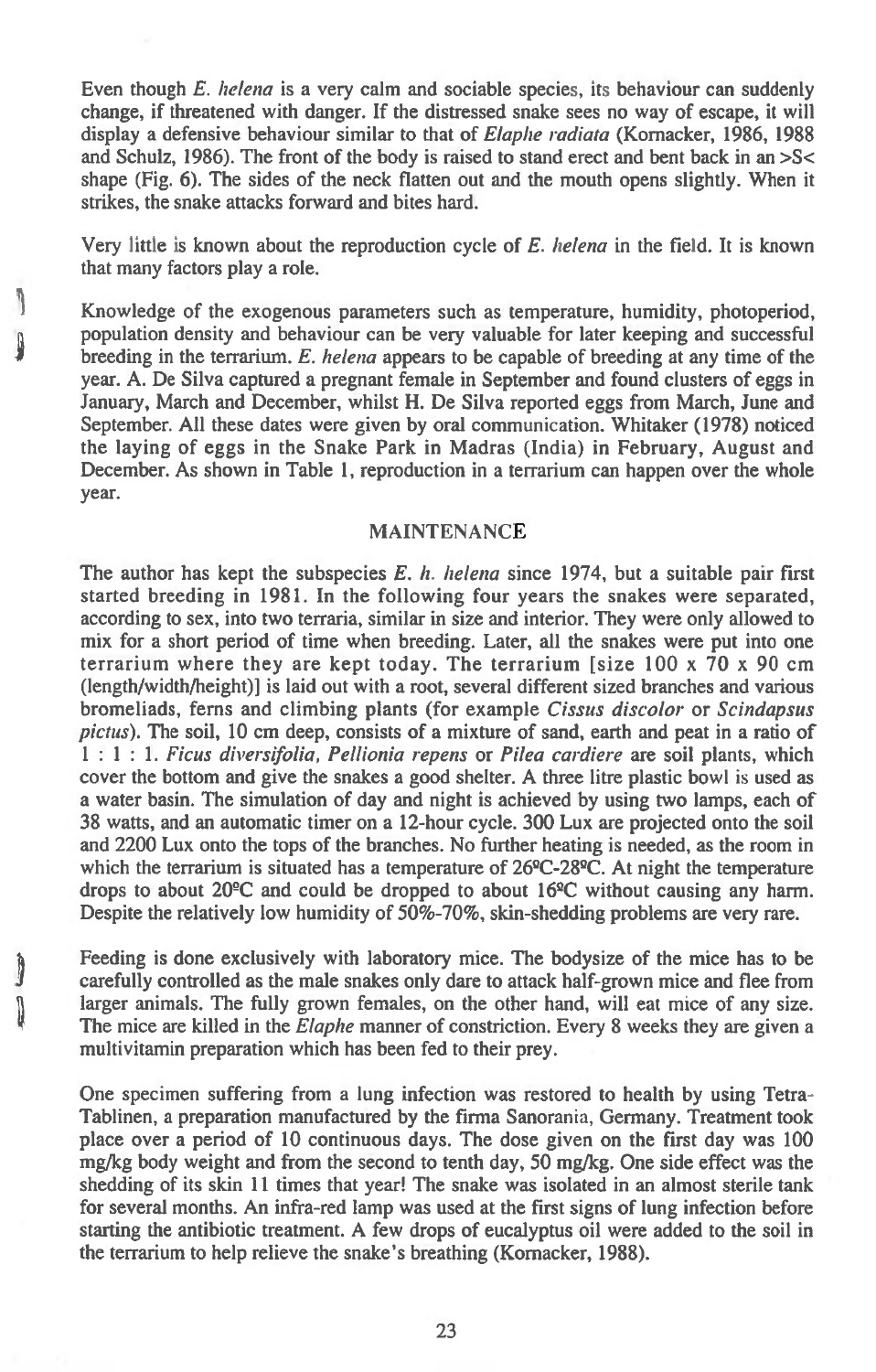#### BREEDING

The breeding results from 1981 to 1991 are listed in Table 1 and 2. As already mentioned, the snakes were separated according to sex from 1981 to 1984. So it is even more surprising that the four copulations (the fourth taking place unobserved at the end of December 1983) resulted in 8 clutches. Obviously this was the result of the phenomenally delayed impregnation (sperm storage, Amphigonia retarda), already practised by many different kinds of reptiles. This special way of biological reproduction in snakes was first described in 1938 by Kopstein (quote from Petzold, 1982), and consists of conserving the sperm in the female genital tract over a period of time (up to several years). This seems to be the first observation in an Asian Elaphe-species.

A few days before mating, the total length and weight of the snakes was 118 cm and 305g for the female and 85 cm and 125 g for the male. Before copulation they often chased each other until the male, trembling heavily, tried to climb onto the back of the female. A mating bite, a habit which lots of snakes demonstrate, could not be observed. The snakes did copulate several times per day, and each time could last up to four hours. The female continued to eat normally right up until she was ready to lay her eggs. Then she searched for a suitable place, which was usually a densely planted flowerpot. One important factor when she is about to lay her eggs is that there should be a moist area in the terrarium, well protected from external disturbance. The heavily pregnant female is quite helpless at this stage and requires absolute peace.

The deposition of the eggs, which was observed both during the day and night, can take up to several hours. The eggs, some of which were stuck together, were carefully separated, numbered with a pencil, weighed and measured and then immediately put into an incubator. Instead of a proper incubator, a drying cabinet was used, where the exact temperature could be set - in this case 27°C. The necessary humidity of 85%-95% was achieved by standing a number of waterbowls inside. A mixture of peat and soil, which was kept moist, was used as a nesting substrate. (A suitable alternative would be Vermiculite).

Eggs with a mycosis infection were powdered with charcoal and on several occasions healthy young snakes were hatched. Only heavily infected or malformed-eggs had to be removed. During the incubation period, it could be seen how the eggs grew in size and weight but they were not measured.

In the **Fl** Generation (Tab.1), 39 snakes hatched out of a total of 51 eggs, a hatching rate of 76%. The average incubation time was 65 days. After first splitting the shell, they stayed inside the eggs for several hours until finally emerging (Fig. 7). The hatchlings were of an average length of 305 mm, and an average weight of 8.5 g. After a few days they shed their skins for the first time. Shortly afterwards, they were fed with newly born mice. The rearing of the young snakes followed without any problems although some had to be specially fed during the first four weeks. In these cases mice were not used as food but chopped up pieces of heart from cattle, given the odour of mice. When fed regularly, snakes reach mating size within about 18 months. The female has then reached a size of about 110 cm and the male nearly 70 cm.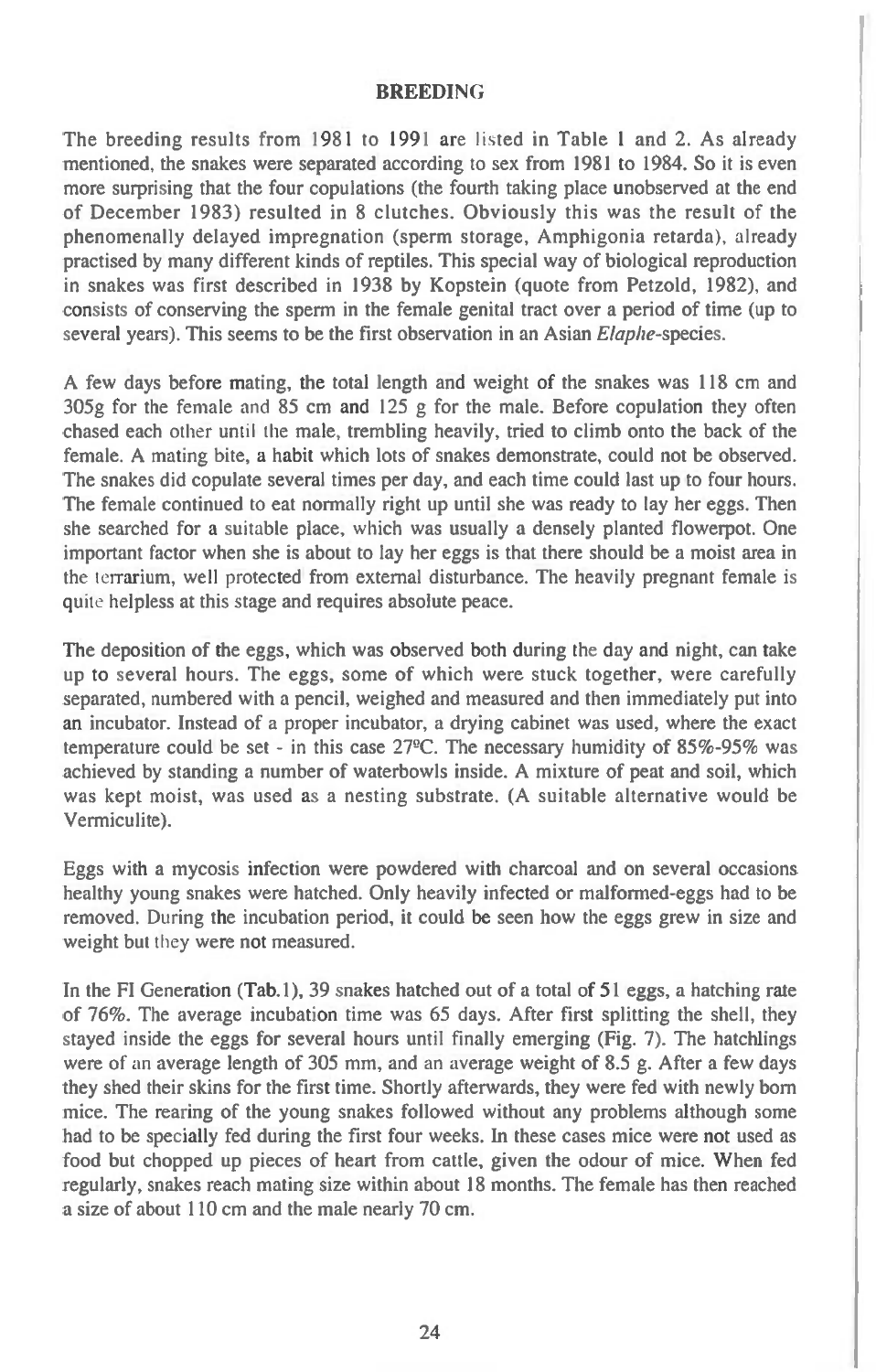| Date of<br>mating | Date eggs<br>laid | Number of<br>eggs | Average<br>length (mm)<br>and weight (g)<br>of eggs | Incubation<br>time<br>(days) | Number of<br>hatchlings | Average<br>length (cm)<br>and weight $(g)$<br>of hatchlings |
|-------------------|-------------------|-------------------|-----------------------------------------------------|------------------------------|-------------------------|-------------------------------------------------------------|
| 05.11.81          | 02.01.82          | 7                 | 39.4/9.6                                            | $67 - 68$                    | 5                       | 30.4/8.2                                                    |
|                   | 15.03.82          | 8                 | 43.6/10.8                                           | 65-69                        | 8                       | 31.9/9.2                                                    |
| 30.03.82          | 29.05.82          | 6                 | 43.7/10.5                                           | 65                           | 4                       | 31.1/8.8                                                    |
|                   | 22.09.82          | 8                 | 42.5/10.1                                           | 61                           | 3                       | 31.0/9.1                                                    |
| 25,02.83          | 27.04.83          | 8                 | 43.6/11.2                                           | $63 - 65$                    | 8                       | 32.3/10.4                                                   |
|                   | 20.08.83          | 4                 | 41.1/9.5                                            | 64                           |                         | 29.1/7.5                                                    |
| ?                 | 02.03.84          | $\overline{3}$    | 38.9/8.0                                            | 61-67                        | 3                       | 27.8/6.9                                                    |
|                   | 16.08.84          | 7                 | 40.2/8.9                                            | 63-69                        |                         | 30.1/8.2                                                    |

**Table 1. Breeding data of the Fl-Generation** 

**In** 1986 a pair was chosen, which had hatched in August 1984, in order to try and breed an F2 Generation. Between 1986 and 1991 43 eggs were layed and 37 snakes hatched, a hatching rate of 86%. The incubation time was usually 67 days. The breeding results can be seen in Table 2. As in the Fl Generation, the remaining eggs were unfertilised.

The breeding results of the F1 and F2 Generation are compared in Table 3.

| <b>Breeding data of the F2-Generation</b> |                                                                          |                   |                                                       |                              |                         |                                                             |  |
|-------------------------------------------|--------------------------------------------------------------------------|-------------------|-------------------------------------------------------|------------------------------|-------------------------|-------------------------------------------------------------|--|
| Date of<br>mating                         | Date eggs<br>laid                                                        | Number of<br>eggs | Average<br>length (mm)<br>and weight $(g)$<br>of eggs | Incubation<br>time<br>(days) | Number of<br>hatchlings | Average<br>length (cm)<br>and weight $(g)$<br>of hatchlings |  |
|                                           | 19.05.86                                                                 | 5                 | 41.6/9.1                                              | $66 - 71$                    | 5                       | 30.4/8.2                                                    |  |
|                                           | 17.08.87                                                                 | 4                 | 39.2/8.6                                              | 67                           |                         | 29.4/7.6                                                    |  |
| 16.03.88                                  | 23.05.86                                                                 | $\overline{4}$    | 42.8/10.8                                             | 68                           | 4                       | 31.2/9.6                                                    |  |
|                                           | 07.09.88<br>Two unfertilized, deformed eggs - 68.5 and 71.2 mm in length |                   |                                                       |                              |                         |                                                             |  |
| 26.01.89                                  | 31.03.89                                                                 | 7                 | 39.7/8.9                                              | $62 - 65$                    | 7                       | 30.8/9.4                                                    |  |
|                                           | 02.08.89                                                                 | 4                 | 41.2/10.2                                             | 66-68                        | 3                       | 29.8/8.7                                                    |  |
| 21.02.90                                  | 28.04.90                                                                 | 8                 | 38.4/8.5                                              | 69-71                        | 8 <sup>2</sup>          | 29.2/8.5                                                    |  |
|                                           | 19.07.90                                                                 | 4                 | 40.8/9.7                                              | $65 - 66$                    | 3                       | 30.5/8.9                                                    |  |
|                                           | 08.04.91                                                                 | 3                 | 41.2/10.1                                             | 69                           | 4                       | 31.8/10.1                                                   |  |
| 25.06.91                                  | 27.08.91                                                                 | 4                 | 40.1/8.9                                              | $62 - 64$                    | 3                       | 30.2/9.3                                                    |  |

## **Table 2.**

1) Egg-clutch disregarded in statistic.

2) One animal with deformed vertebral column, an other born with an open ventral side.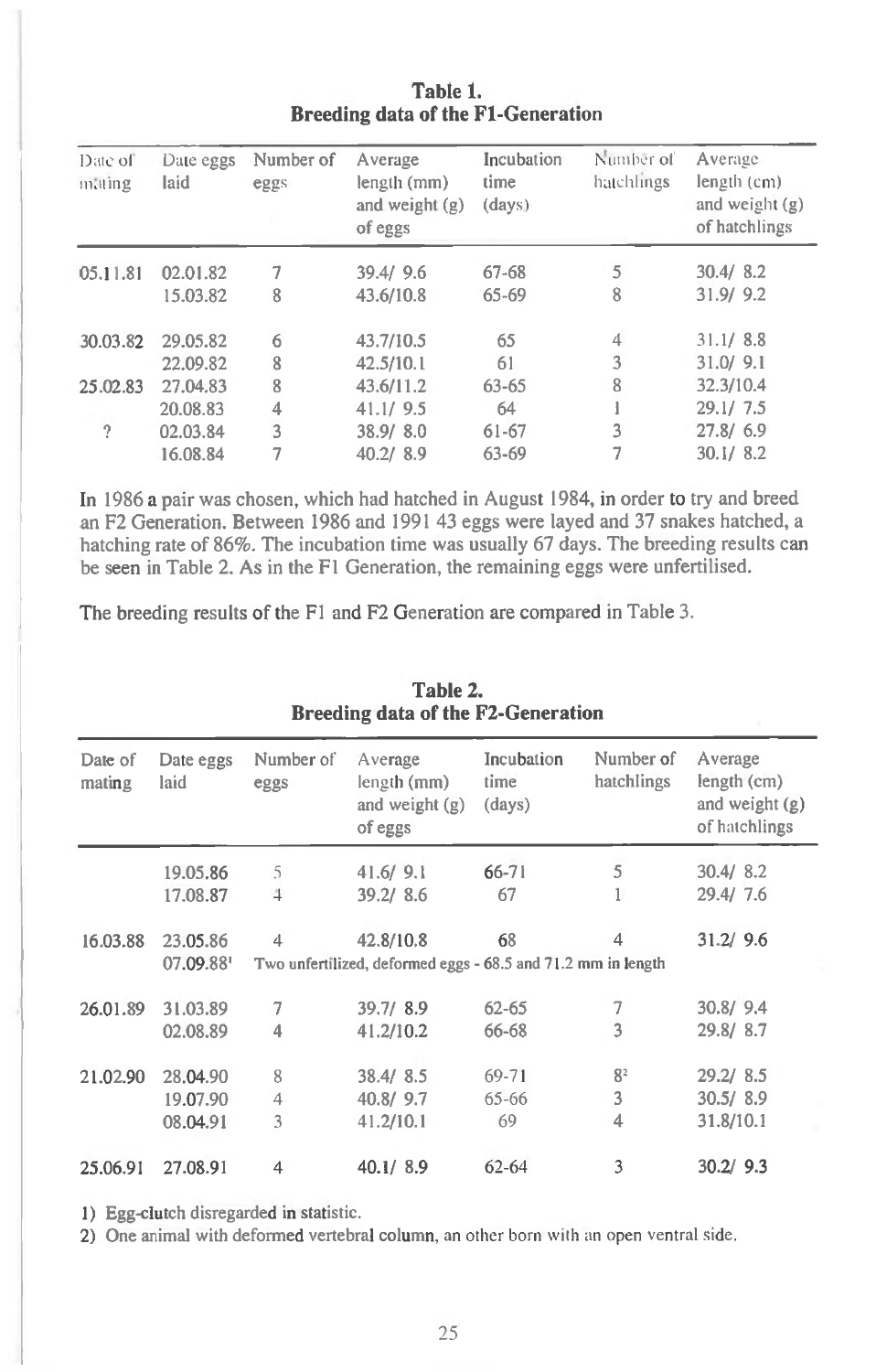

Plate 1 - Young "helenas" show a very clear pattern



Plate 2 - The subspecies *Elaphe helena monticollaris*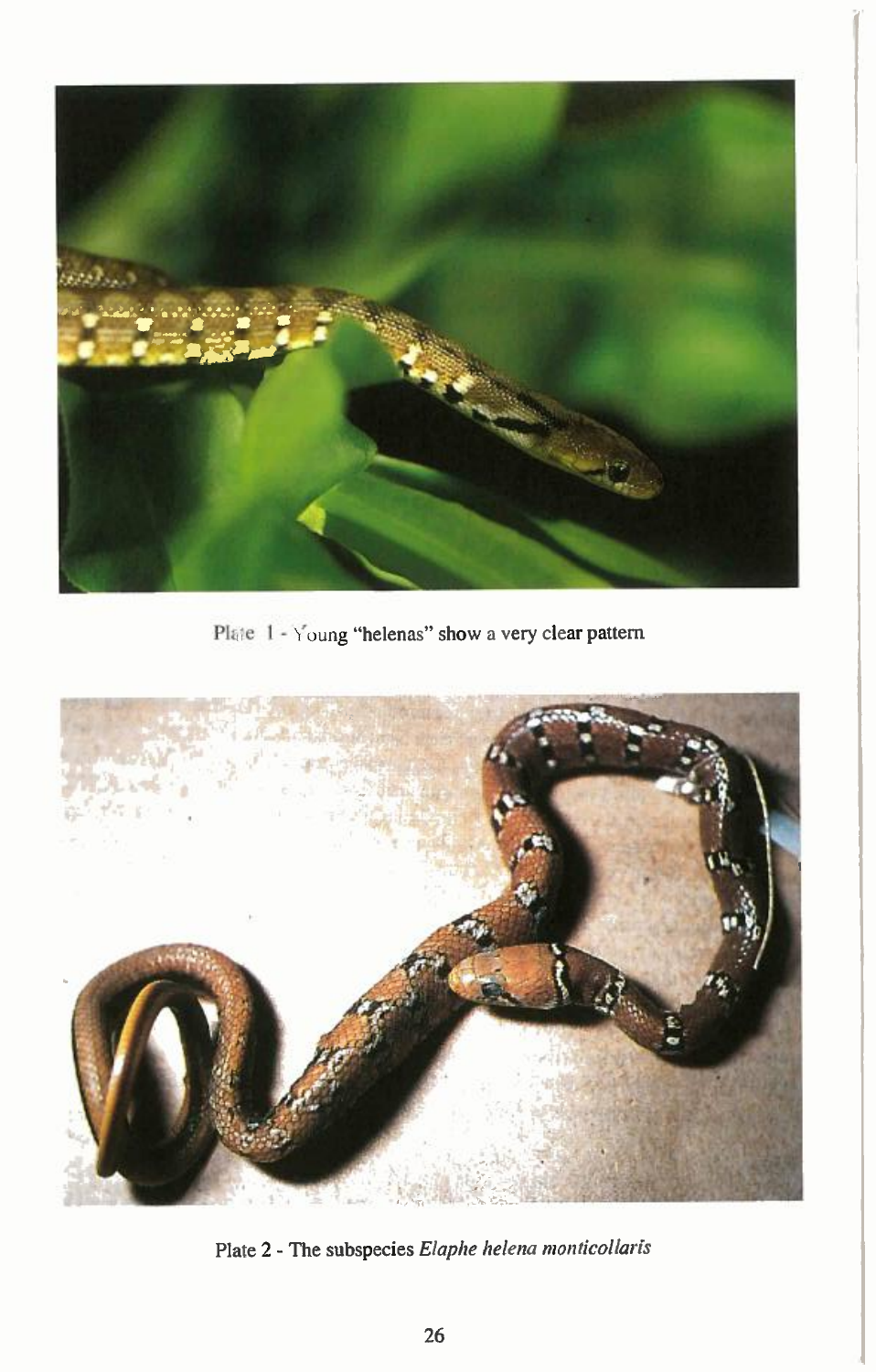

Plate 3 - The typical defensive behaviour of *Elaphe helena* 



Plate 4 - Hatchlings in an incubator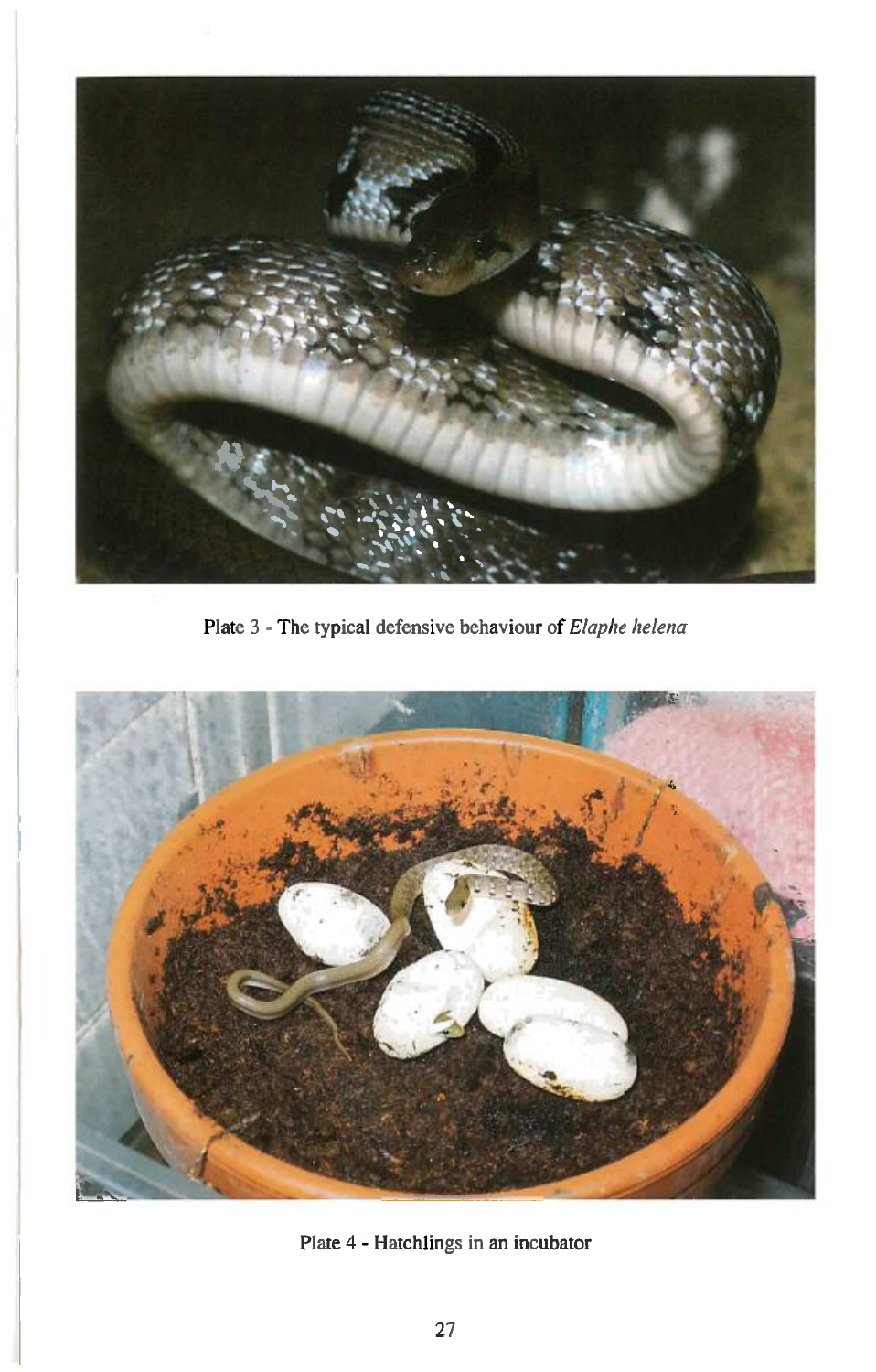**Table 3.**  Comparison **between Fl- and F2-Generation** 

|                     | Summary Number Average<br>of<br>clutches | of eggs | of eggs/<br>clutch | Average<br>length (mm)<br>and weight $(g)$ | Average<br>incubation<br>time | Summary of<br>hatchlings | Average<br>length (cm)<br>and weight $(g)$ |
|---------------------|------------------------------------------|---------|--------------------|--------------------------------------------|-------------------------------|--------------------------|--------------------------------------------|
| $F1-$<br>Generation | 8                                        | 51      | 6.4 eggs/clutch    | of eggs<br>41.6/9.8                        | 64.8                          | $39 = 76%$               | of hatchlings<br>30.5/8.5                  |
| $F-2$<br>Generation | 9                                        | 413     | 4.8 eggs/clutch    | $-10.6/9.4$                                | 66.8                          | $37 = 86\%$              | 30.4/8.9                                   |

#### **ADDENDA**

In May 1988, after 14 years in the terrarium, the female used for the whole F1 Generation finally died. She was 121 cm in length and had been captured by the author in 1974 in Gampola, at the time measuring 116 cm in length.

When kept in proper conditions, the Indian Trinket Snake has proved to be easily adaptable to life in a terrarium, which means it is a good species for terrarium beginners. Due to the vast amount of breeding in the last couple of years by terrarium keepers, one should only keep those bred in captivity, thereby protecting the environment and the different species.

#### **ACKNOWLEDGEMENT**

I thank Achim and Beverly Pliimer for help in translating my German manuscript.

#### **REFERENCES**

- Broer, W. & M. Engelhhardt (1981): Haltung und Zucht einer selten importierten Schlange: Elaphe helena. Salamandra, Frankfurt/M. 17(1/2): 63-70.
- Deoras, **P.J.** (1965): Snakes of India. New Delhi (National Book Trust), 142 p.
- De Silva, A. (1977): Some observations on the development of *Elaphe helena* eggs. Hamadryad, Newsletter of the Madras Snake Park Trust 2/2: 8-9. -(1990): Colour guide to the snakes of Sri Lanka. Avon ( R & A Publishing Limited), 130 p.
- De Silva, **P.H.D.H.** (1980): Snakes of Sri Lanka. National Museum Of Sri Lanka, 472 p.
- Gohil, K.K. (1983): An albino trinket snake (Elaphe helena). Hamadryad, Newsletter of the Madras Snake Park Trust 8/1: 14.
- Komacker, P. (1986): Die Indische Schmucknatter. herpetofauna, Weinstadt, 8(44): 10. (1988): Bemerkungen zur Biologie, Haltung und Zucht von Elaphe helena (Daudin, 1802). herpetofauna, Weinstadt, 10(57): 27-33.
- Murthy, T.S.N. & S.V.A. Chandrasekhar (1989): Remarks on the colour pattern of the Indian trinket snake Eaphe helena (Daudin) (Serpentes: Colubridae). The Snake 21: 51-53.
- Niehaus, G. & K.-D. Schulz (19871: Die hinterasiatischen Kletternattern der Gattung Elaphe: Teil XI Elaphe helena. Sauria, Berlin, 9(4): 3-7.
- Petzold, H.-G. (1982): Aufgaben und Probleme bei der Erforschung der Lebensäußerungen der Niederen Amnioten (Reptilien). (reprint 1984), BINA-Verlag, Berlin, 323 p.
- Schetty, P. (1950): Elaphe helena. Wschr. Aquar.-Terrarkde., Braunschweig 55: 277- 278.